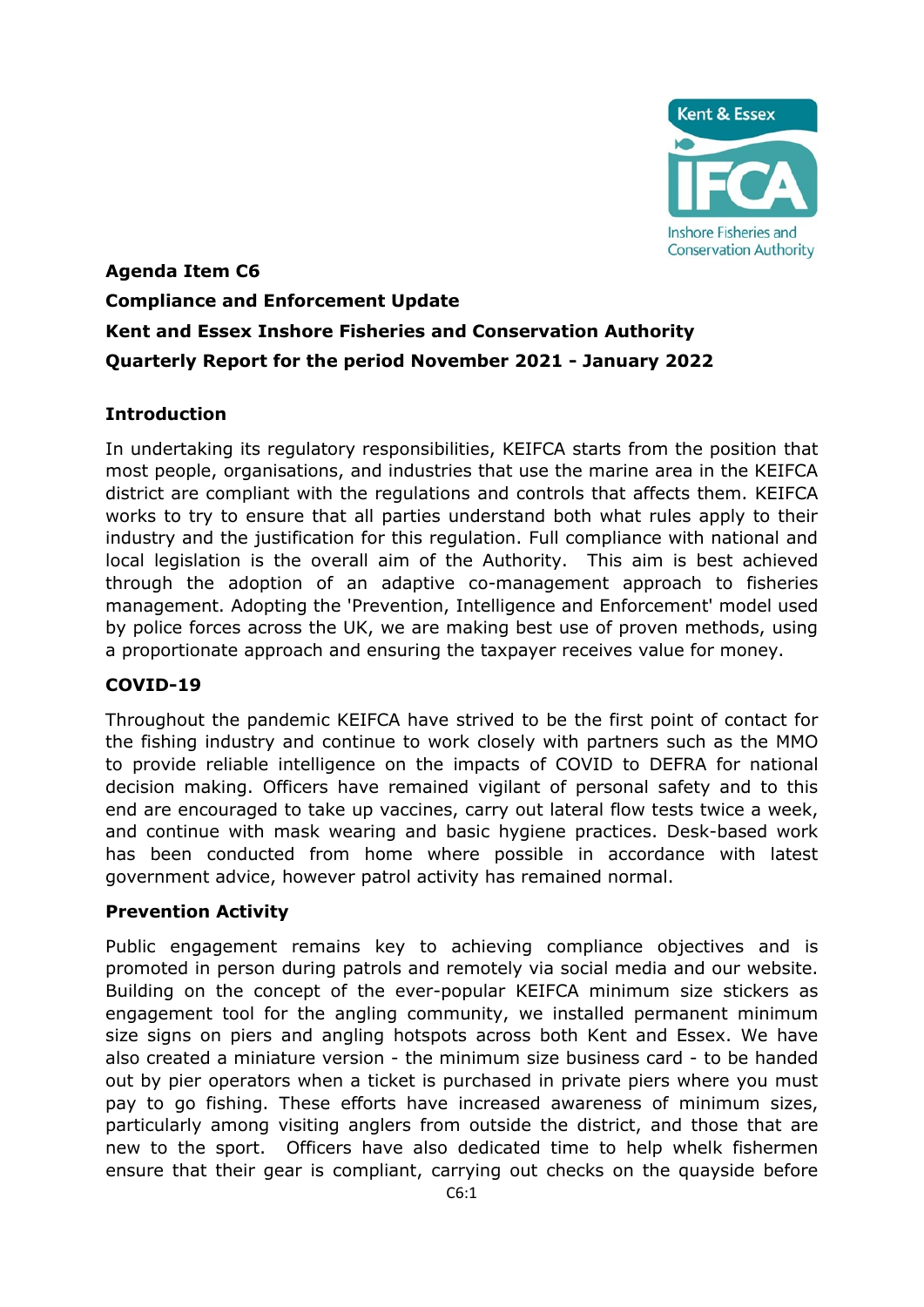the pots are deployed at sea. As always, we encourage the fishing community to communicate with IFCOs if they require clarification on our byelaws or other legislation.

### **Intelligence Activity**

As is usual in the winter months, intelligence reporting has remained at the same relatively low levels as the last period, with another 48 reports processed by KEIFCA. Information received covered issues such as non-compliance with byelaws and local COVID outbreaks. All intelligence reports are assessed and collated, and then used to inform the prioritisation of enforcement objectives through the biweekly Tasking and Coordination Group (TCG) meetings. TCG taskings give enforcement officers clear direction to focus on significant noncompliance issues. Setting clear taskings in this way has allowed our officers to focus on tackling high priority targets, but with fishing activity generally low throughout November, December and January, officers have been more available to address routine and lower risk compliance issues too.

#### **Enforcement Activity**

#### **Joint working**

Throughout this period, we have maintained frequent communication with partner agencies such as neighbouring IFCAs and the MMO to share information and intelligence via the TCG process. With the Thames and Blackwater herring fishery opening in this period, IFCOs have conducted several joint patrols with MMO officers to key ports, measuring nets to check that mesh size adheres to licence conditions. With the anticipated lifting of COVID restrictions we will aim to increase joint working in 2022.

#### **Cockles**

All cockle fisheries have been closed in the district throughout this period. One investigation from the 2021 TECFO season has been resolved with a Fixed Administrative Penalty (FAP) issued and paid by the offender, leaving one more offence under investigation.

#### **Marine Protected Areas**

Marine Protected Areas continue to be monitored from sea, from shore and remotely using AIS and VMS vessel tracking. Sea patrols in Essex have been conducted aboard FPV Vigilant to monitor Essex Estuaries SAC and BCRC MCZ and no infringements were detected. In Kent, officers have been putting up signs to promote awareness of the Medway Nursey Area no take zone. With the anticipated national roll-out of Inshore Vessel Monitoring Systems (iVMS) in 2022, KEIFCA will be able to monitor all protected areas with management measures on a 24/7 basis, marking an enormous leap forward in the use of technology for environmental management at sea.

#### **Whelk Fishery**

Whelk fishing has been a staple of much of the inshore fleet in the last period, and this productive fishery has even attracted visiting vessels from outside the district.